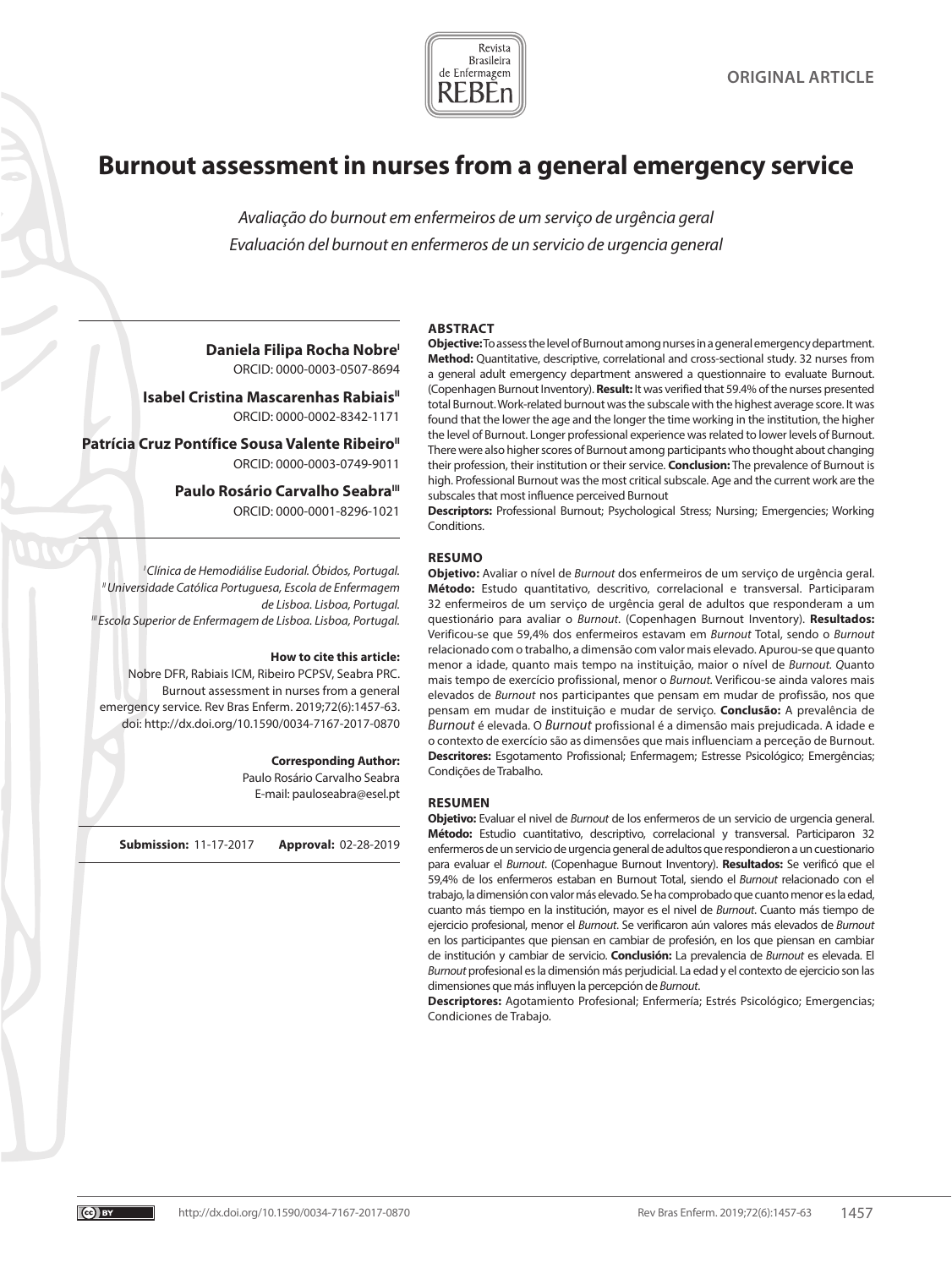# **INTRODUCTION**

Work is one of the ways of meetings diverse human needs, such as self-realization, maintenance of interpersonal relationships and survival. At the same time, it may represent a threat when it poses health risks and the workers do not have enough resources to protect themselves. These uncontrolled risk factors can be associated with the Burnout syndrome(1).

There is no single definition of the Burnout syndrome, however, the most widely accepted one describes it as a state of physical, emotional, and mental exhaustion caused by long-term involvement in situations that are emotionally demanding in the workplace<sup>(2)</sup>. While stress, a related concept, is a phenomenon of temporary adaptation to an external or internal stimulus, Burnout results from a failure of adaptation to prolonged and recurrent exposure to job stress. It is a chronic dysfunction<sup>(3)</sup> that generally affects professionals who are in direct contact with people, and it is common among health professionals<sup>(4)</sup>.

Maslach et al.(5) consider that Burnout is a multidimensional syndrome composed of three subscales: emotional exhaustion, depersonalization, and reduced personal accomplishment. Emotional exhaustion is characterized by lack of energy and enthusiasm and a feeling of depletion of emotional resources. This can be accompanied by feelings of frustration and tension among workers, since they realize that they are no longer able to spend the same amount of energy on the care of their clients or other people as they did before. Depersonalization is characterized by an emotional insensitivity, which makes the professional interact with clients, colleagues and with the organization in a dehumanized manner. Reduced personal accomplishment is characterized by a negative self-assessment of workers, who become unhappy and unsatisfied with their professional development, and present a consequent decline in feelings of competence and success, as well as in their ability to interact with others<sup>(6)</sup>. Several authors have described the process, the manifestations and the sequence of the different subscales of Burnout, giving consistency to the concept, opening possibilities for its measurement and proposing evolutions of the original subscales<sup>(2-4)</sup>. The Copenhagen Burnout Inventory is one of the latest measurement tools for Burnout and consists of three scales: Personal Burnout, Work-related Burnout, and Client-related Burnout<sup>(4)</sup>.

# **Burnout among nurses**

In studies with different professions, the Burnout syndrome is highlighted as predominant among nurses. Burnout affects nurses all over the world in a variety of work contexts. It brings negative consequences for workers and their clients, and feelings of frustration, coldness and indifference stand out<sup>(7)</sup>.

According to França & De Martino<sup>(1)</sup>, in the experience of health professionals, the lack of adaptation to the needs arising from the mental structure and ergonomic contents of tasks translates into dissatisfaction, distress or an anxiety condition, rarely expressed in words or explained by workers themselves. On the other hand, Martins & Valente<sup>(8)</sup> affirm that the intense workload, the provision of care, the nurse-client relationship and other responsibilities are important stressors in terms of physical and mental exhaustion. These factors generate high levels of tension, distress and anxiety which lead to absenteeism, neglected tasks, job switch, health problems, and even work leaves.

The nursing care itself and the organizational characteristics related to rampant capitalism, competitiveness and search for quality and productivity reinforce the mechanisms of stress development<sup>(9-10)</sup>. Batista et al.<sup>(11)</sup> believe that stress, which is a precursor of Burnout, is a multi-causal process with individual, social and organizational repercussions. In addition, this study demonstrated the need to detect early variables associated with nursing team work.

Faced with the impact of stress and Burnout, three levels of effective preventive interventions can be emphasized: *organizational strategies*, which are applied to the work environment; *individual strategies,* focused on personal responses and emotional self-regulation during stressful situations; and *combined strategies,* which focus on the interaction between the occupational and individual contexts $(6,12)$ .

# **Burnout among nurses of a general emergency department**

Nursing professionals who work in emergency services are the most susceptible to this syndrome. The mission of these professionals is to help clients with acute conditions, trauma, life-saving situations, among others, so they have to manage suffering, disablement and even death<sup>(13)</sup>. The job places heavy demands on the professional, as it requires attention, concentration and strength, both in physical and emotional dimensions. Therefore, nurses must be aware that they need to protect themselves in order to carry out their professional activities without damaging their own health<sup>(8,14)</sup>. The stressful elements in nursing work are related to excessive mental work, such as the pressure experienced in unpredictable situations that require rapid decision-making and the excessive workload<sup>(14)</sup>. Filgueira et al.(15) believe that scenes of constant violence and the provision of direct care for critically ill clients are determinants of professional burnout, which can lead to psychic and physical illness. This problem must be considered collective and institutional, and not only an individual problem<sup>(16)</sup>. Therefore, it is important to find effective coping strategies.

# **Coping strategies**

To deal with the problems that arise in the work and in the institution, nurses need to manage the different functions they perform within the same service, pondering, delegating and establishing priorities to solve different situations<sup>(17)</sup>. According to Silva et al.<sup>(18)</sup> there are possible strategies to reduce burnout among nurses: discussion about workload and number of working hours; better wages; psychological follow-up for workers who deal with pain, suffering and death; promotion of emotional support among co-workers; and analysis of mental health conditions related to stress at work in the periodic examinations. These strategies will be viable when Burnout stops being regarded as an individual responsibility or a problem related only to the professional-user relationship, and starts being recognized as a problem of the individual-work-process-organization relationship<sup>(6)</sup>.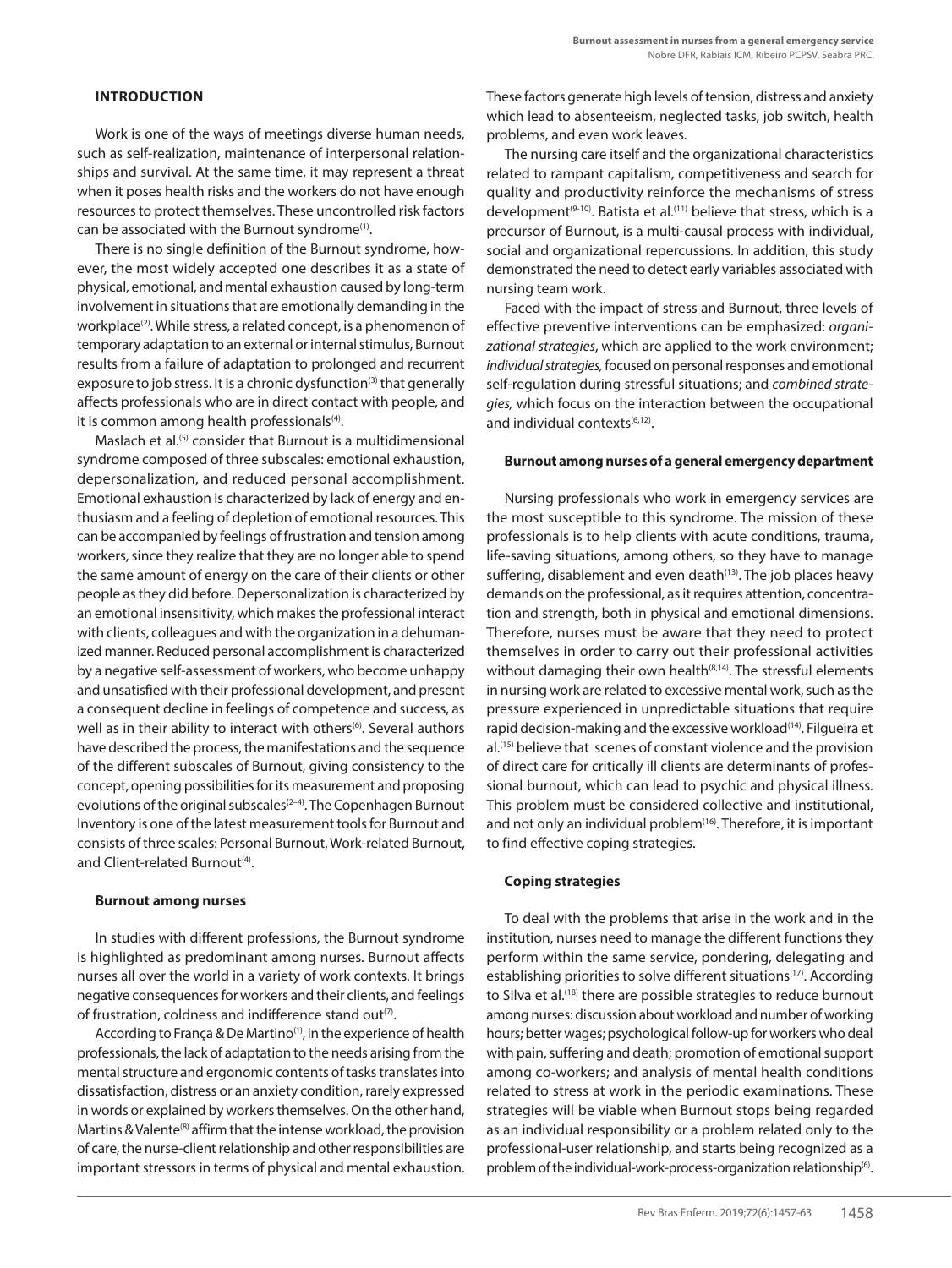In addition to the critical ability to prioritize responses and give specific nursing diagnoses for complaints (signs and symptoms of clients and family members), nurses must have technical and scientific knowledge to establish an individualized care plan, taking into account the set of norms and functioning dynamics instituted to organize the work process in emergency services<sup>(19)</sup>.

The starting point to investigate more about this issue came from experiences with several nursing teams, when fatigue could be observed, but with no neglect of duties related to care and to the relationship with the client and significant people and maintaining the relationship with the multidisciplinary teams. Therefore, we questioned the reality of the nurses of the emergency service.

# **OBJECTIVE**

To assess the level of Burnout among nurses in a general emergency department.

#### **METHOD**

#### **Ethical aspects**

An authorization request for this study was sent to the Research Ethics Committee of the Hospital. Participants were informed of the objectives of the study and signed the informed consent form. To respect ethical principles, the use of the Copenhagen Burnout Inventory (CBI) was authorized by the author of the version adapted and validated for Portugal<sup>(4)</sup>.

#### **Design, setting and period**

This is a quantitative, descriptive, correlational and cross-sectional study. The data was collected between April and June 2015.

#### **Data collection, sample and inclusion criteria**

The data were collected through a questionnaire that was left in the emergency department under the responsibility of the Responsible Nurse, who distributed the questionnaires and collected them in an enclosed envelope to be delivered to the main researcher.

The study sample consisted of thirty-two nurses of an adult general emergency service in the region of Lisbon (71.1% of a total population of 45). The convenience sample with voluntary participation tried to obtain the maximum number of participants. The only inclusion criteria were being a nurse and working in the emergency department.

# **Study protocol**

The socio-professional characteristics of the participants were identified and the *Copenhagen Burnout Inventory* (CBI) was used<sup>(4)</sup>. This is an instrument with nineteen items, distributed on three scales: the personal Burnout scale has six items that evaluate the degree of physical and psychological exhaustion experienced by the person; the work-related Burnout scale with seven items examines the degree of physical and psychological fatigue and the perceived exhaustion of the person in relation to their work; the client-related Burnout scale with six items assesses the degree of physical and psychological fatigue and perceived exhaustion in relation to the work performed with the clients. The frequency of each feeling is evaluated on a Likert scale with five options (1-5), in which 1 corresponds to zero (0%) and 5 corresponds to 100%. The remaining responses correspond to 25%, 50% and 75%. In this instrument and in each of its subscales, higher scores correspond to a higher perceived Burnout. A score equal to or greater than 50% in the total scale and in the subscales is considered as a high level of Burnout. In the present study, the scale demonstrated good reliability, with a Cronbach's alpha of 0.954.

#### **Data analysis**

The Statistical Package for the Social Sciences (SPSS®) version 22 was used for the statistical calculations. Descriptive statistics were performed with measures of central tendency and dispersion. The normality distribution of the data in each variable was determined. Parametric tests were used when the distribution was normal (Kolmogorov Smirnov> 0.05) (Student's t-test, Pearson's correlation test). Non-parametric tests were used when at least one of the variables had a non-normal distribution. The level of statistical significance was set at p <0.05.

# **RESULTS**

#### **Socio-professional characteristics of nurses**

Of the total number of participants (n=32), 17 (53.1%) were male. The median age was 30.0 years [interquartile range 4]. Regarding the level of education, 29 (90.6%) had an undergraduate "licentiate" degree and 3 (9.4%) had a master's degree. There was no reference to bachelor or doctorate degrees. Regarding the professional category, it was verified that 3 (9.4%) were specialist nurses and 29 (91.6%) were general care nurses. The time in the profession ranged from 1 (minimum) to 25 (maximum) years, and 14 professionals (43.7%) were in the predominant range of 6 to 10 years. The time working in the hospital studied varied between 0 (min) and 3 (max) years, and the 3-year time predominated in 21 participants (65.6%). On the other hand, the time working in the emergency service varied between 0 (min.) and 6 (max.) years, and the 3-year time predominated in 19 participants (59.4%).

Eight participants (25%) affirmed they also worked in another institution, while 24 (75%) only worked in the institution studied.

Regarding the type of schedule of the nurses, 31 (96.9%) work rotating shifts and 1 (3.1%) has a fixed work schedule. As for the number of working hours, 2 nurses (6.25%) work 20 hours a week, 12 (37.5%) 40 hours a week and 18 (56.25%) work more than 60 hours a week.

Regarding the type of employment contract, it was verified that: 17 nurses (53.1%) have permanent employment contracts (are linked to the public service until retirement age); 10 (31.25%) have individual temporary employment contracts (are linked to the public service as long as the activity is necessary, with no need to renew); 3 (9.4%) have service provision contracts (paid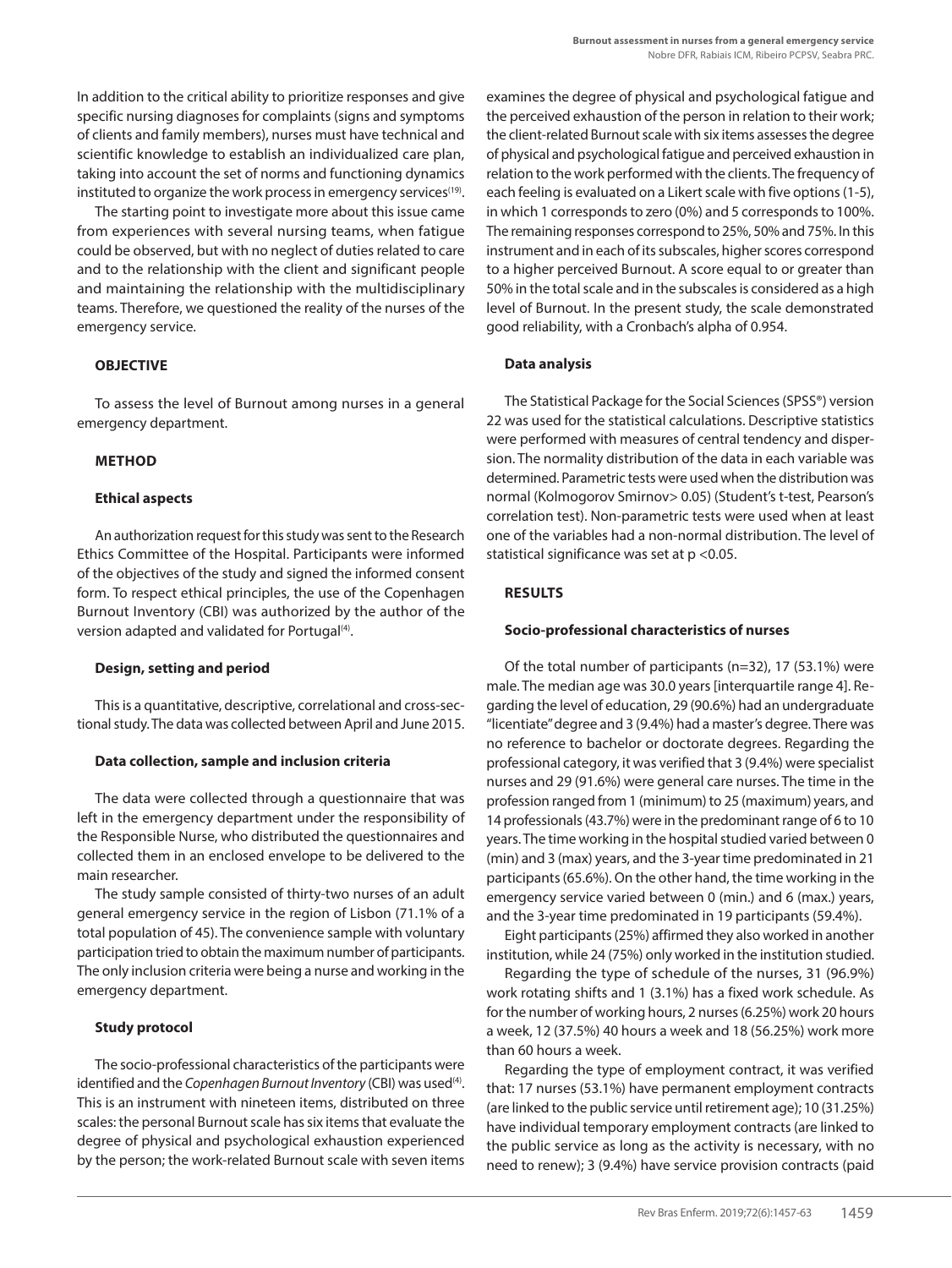according to the days worked); and 2 (6.25%) have a fixed-term contract (lasting for an established period of time).

Regarding the last vacation taken: 9 nurses (28.1%) reported that it was one month before the interview; 6 (18.8%) took a vacation two months before; 1 (3.1%) three months before; 3 (9.4%) four months before; 2 (6.3%) five months before; 5 (15.6%) six months before; 3 (9.4%) seven months before; 1 (3.1%) eight months before; and 2 (6.3%) nine months before.

When asked if they thought about changing profession in the last month, 17 nurses (53.1%) answered yes, while 15 (46.9%) answered that they did not; when asked about their desire to change institutions, 14 (43.8%) answered yes and 18 (56.3%) answered no; and when questioned about desire to change service, 15 (47.9%) showed willingness to do so, while 17 (53.2%) wished to stay in the same service.

#### **Burnout perception among nurses**

Regarding the levels of Burnout, the following results were obtained in each subscale: in the Personal Burnout scale the mean value was 51.4%; in the Workrelated Burnout scale the mean score was 58.5%; in the Client-related Burnout scale the mean score was 53.1%. In all 3 subscales a high level of Burnout was found. Regarding total burnout, the mean score was 54.33%, which corresponds to Total burnout. Regarding the number of nurses with total burnout, 78.1% (n=25) of nurses presented total burnout, while 21.9% (n=7) did not (Table 1).

All of these items are significantly related to the Burnout syndrome. The work-related Burnout is the subscale that most contributes to Total burnout (r<sub>p</sub>=.946; p<0.001), as shown in the correlation table (Table 2).

**Table 1** – Number of nurses with a high level of total burnout and in the subscales personal burnout, work-related burnout, and client-related burnout, Lisbon, Portugal, 2017

|                        |                       | n  | $\%$ |
|------------------------|-----------------------|----|------|
| Personal Burnout       | Low level of Burnout  | 13 | 40.6 |
|                        | High level of Burnout | 19 | 59.4 |
| Work-related Burnout   | Low level of Burnout  | 10 | 31.3 |
|                        | High level of Burnout | 22 | 68.7 |
| Client-related Burnout | Low level of Burnout  | 10 | 31.2 |
|                        | High level of Burnout | 18 | 56.3 |
| <b>Total Burnout</b>   | Low level of Burnout  | 7  | 21.9 |
|                        | High level of Burnout | 25 | 78.1 |
|                        |                       |    |      |

**Table 2** – Correlation between the subscales personal burnout, work-related burnout and client-related burnout with the total Copenhagen Burnout Inventory (CBI) scale, Lisbon, Portugal, 2017

|                      |                                                                                                 |    | <b>Total Personal</b><br><b>Burnout Burnout</b> | related related | Work- Client-<br><b>Burnout Burnout</b> |
|----------------------|-------------------------------------------------------------------------------------------------|----|-------------------------------------------------|-----------------|-----------------------------------------|
| <b>Total Burnout</b> | Pearson's Correlation 1                                                                         |    | $.943**$                                        | $.946**$        | $.925***$                               |
|                      | n                                                                                               | 32 | 32.                                             | 32              | 32                                      |
|                      | Note: ** Correlation is significant at the 0.01 level; $r_{\rho}$ = Pearson's Correlation Test. |    |                                                 |                 |                                         |

# **Burnout perception in association to the socio-professional characteristics of nurses**

Regarding Burnout levels and their association to social, demographic and occupational variables, no statistically significant relationship was found between Burnout and gender (*t-test*(30)= 1.910; p=.066). Nonetheless, male nurses presented a mean score of 65, while females had a mean score of 55.33. It was found that the lower the age the higher the Total Burnout (r<sub>p</sub>=-.449; p=0.010) and the Client-related Burnout ( $r_{\text{p}}$ =-.559; p=0.001).

Regarding the level of education, the differences observed in Burnout levels were not statistically significant (*t-test*(30)= 0.385; p=.703). Nurses with a teaching license degree presented a mean score of 60.14, while nurses with a master's degree had a mean score of 63.67. Likewise, no statistically significant difference was found between different professional categories (p> 0.05), employment in another institution (p> 0.05), type of schedules (p> 0.05), weekly workload (p> 0.05) and the type of employment contract (p> 0.05).

**Table 3** – Variables with significant differences in the levels of Burnout, Lisbon, Portugal, 2017

| <b>Variable</b>              | Category  | Mean<br>level of<br><b>Burnout</b> | <b>Standard</b><br>deviation | <b>Statistical</b><br>significance test |
|------------------------------|-----------|------------------------------------|------------------------------|-----------------------------------------|
| Age                          |           |                                    |                              | $r_{\rm g}$ =-0.449 p=0.010             |
| Desire to change profession  | Yes<br>No | 68.65<br>51.20                     | 14.20<br>9.31                | t test(30gl)=4.06; p<001                |
| Desire to change institution | Yes<br>No | 72.21<br>51.33                     | 11.32<br>10.20               | t test(30gl)=5.475; p<001               |
| Desire to change service     | Yes<br>No | 69.53<br>52.47                     | 14.68<br>9.78                | t test(30gl)=3.911; p<001               |

*Note: rp = Pearson's correlation test; t test= Student's t-test; df= degrees of freedom*

Regarding the correlation between Burnout and time of experience, it was verified that: the longer the time in the profession, the lower the Burnout (r  $\mathsf{c}_\mathsf{s}$  =-.222; p=.105); the longer the time in the institution, the higher the Burnout ( $r_s$ =.119; p=.415); and the longer the time spent since the last vacation, the lower the Burnout ( $r_s$ =-.203; p=.265) with statistically non-significant relationships.

It was also verified that nurses who think about changing professions present higher levels of Burnout (*t test*(30df)=4.06; p<0.001), such as those who think about changing institutions (*t test*(30df)=5.475; p<0.001) and those who consider changing service (*t test*(30df)=3.911; p<0.001), as shown in Table 3.

#### **DISCUSSION**

The results obtained demonstrate a high prevalence of Burnout in nurses of an emergency department of a general hospital, with values similar to several studies performed with analogous populations<sup>(1,14,16)</sup>. These data highlight the magnitude of the problem and the attention that should be given by human resource managers. In addition, it justifies the need to keep investigating and monitoring the relationship between work-related variables and personal subscales of professionals.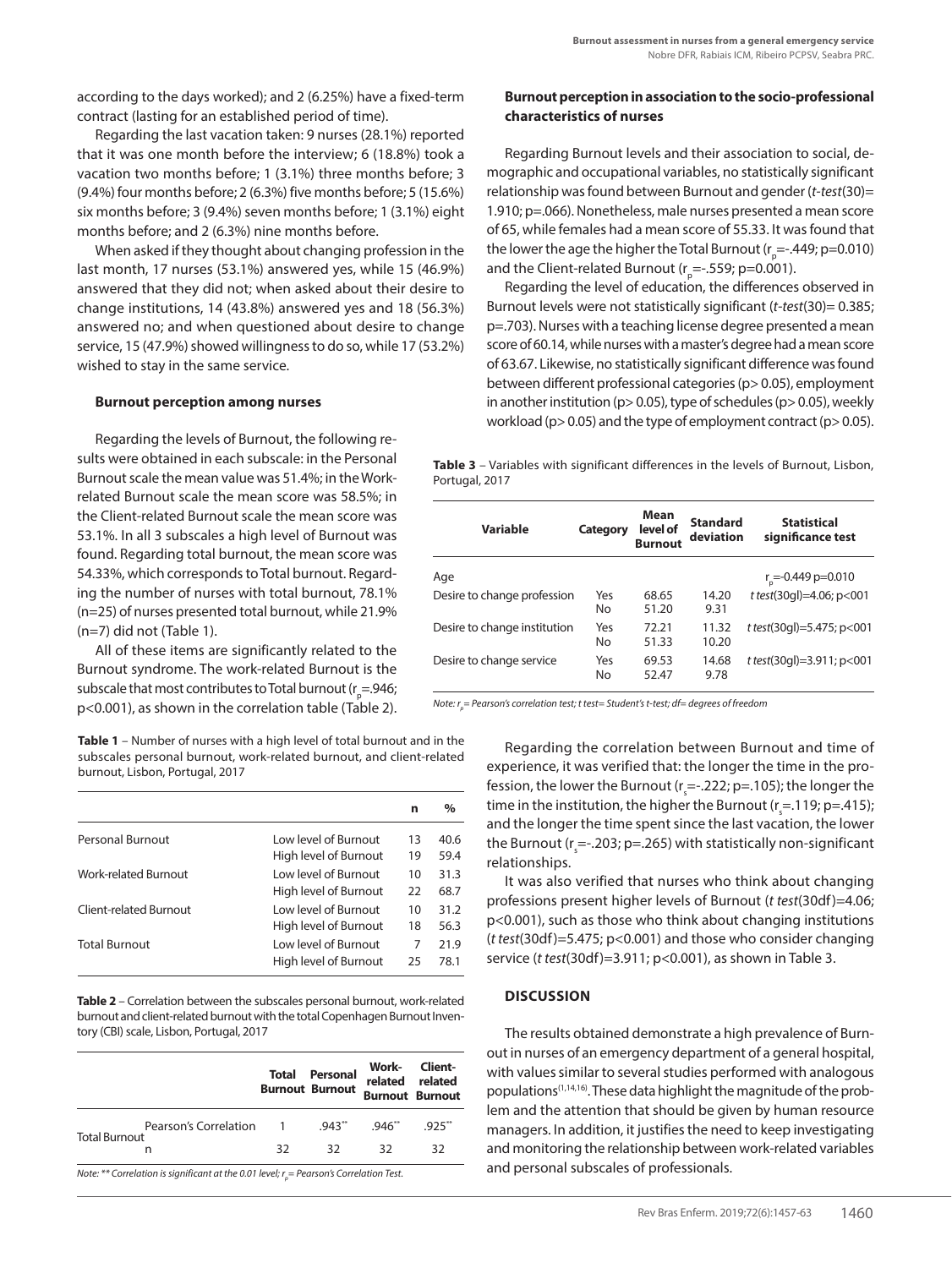No statistically significant relationship was found between Burnout levels and gender, as in other studies<sup>(20-21)</sup> that also concluded that gender does not significantly interfere with Burnout perception. However, this study found higher levels of Burnout among males than among females. These data contradict other studies<sup>(22-23)</sup> that found that women are more vulnerable to Burnout due to emotional involvement, role conflicts (double journey, career and domestic life) and also because the nursing is a predominantly female profession.

Younger professionals presented higher levels of Burnout. These results are consistent with some studies<sup>(1,13-14,23-25)</sup> that raise the possibility that professional immaturity and lack of confidence are related to lack of commitment to work, which in turn contributes to the perception of Burnout. On the other hand, research has revealed interesting and contradictory data. In some studies, age is presented as a factor that does not interfere with the presence and levels of Burnout<sup>(26)</sup>. Other studies mentioned that age alone is not associated with the onset of Burnout, but that this syndrome is related to a set of factors which include age<sup>(21)</sup>. In this study, it was noted that Client-related Burnout is higher among younger professionals, which may be related to the initial difficulty of managing this relationship.

The data showed that people with a higher level of education presented higher levels of Burnout. Other studies<sup>(27)</sup> have found that professionals with more academic training performed activities with heavier responsibilities and demands. However, we must consider that our sample had a reduced number of specialists and/or nurses with master's degrees.

The number of working hours, which can be associated with high productivity and higher energy expenditure, can lead to instabilities in the individual, in his quality of life, in his relationship with others, and in the quality and safety of the care provided to clients<sup>(27)</sup>. Several studies<sup>(13,25,28-29)</sup> consider that workload is a relevant factor for Burnout syndrome, because the higher the workload, the higher the level of Burnout. However, other authors<sup>(21)</sup> found that this factor does not interfere with the existence of Burnout, which is in agreement with the results obtained in this study. It should be noted that the weekly workload common in public services and legally regulated in Portugal is of 40 hours. Some nurses work more hours, as they are also employed in other institutions.

Regarding the time in the profession, several studies demonstrate that professionals with longer work experience have more professional maturity, work more safely and can keep control during times of stress<sup>(13,25)</sup>, which corroborates the results found in this study.

The data point out that vacations serve as a protective factor for Burnout. In the population studied, all had been on vacation in the prior 12 months, and the most significant part had been on vacation in the prior six months. We could wonder if the time elapsed since the last vacation could influence perceived Burnout, but the relationship found was not significant.

An implication for practice is that more attention should be given to factors that may be relevant to the quality of care, including perceived Burnout, which is high among nurses in the context of emergency services. The implications of this syndrome on people's quality of life and on the quality of care is acknowledged.

The data from this study also demonstrated the need to conduct more research on this topic, within a logic of local dimension, focused on human resources management and on optimizing strategies to obtain better health outcomes and improve levels of satisfaction and well-being among professionals. Studies with larger populations, but still focused on the particularity of each service are necessary. In addition, a syndrome with such a high prevalence should be included in nursing education, with the objective of preparing students to identify, prevent, evaluate and minimize it, and to understand how it interferes with the quality of care.

# **Limitations of the study**

A clear limitation of this study was the small number of participants in the sample. Another limitation in the discussion of these findings is related to the small number of studies with nursing teams of Portuguese emergency services.

# **Contributions to the area of Nursing, health or public policy**

The intention of this study was to promote reflection on one of the determining factors for professional performance and quality of nursing care, specifically in an emergency department. Work is one of the ways of meetings diverse human needs, such as self-realization, maintenance of interpersonal relationships and survival. The professional subscale is the factor that is most associated with perceived Burnout and special attention should be given to the initial phases of the professional career, since this period is associated with higher levels of Burnout, and with an early intention to change service, institution and even profession.

# **CONCLUSION**

There is a high prevalence of Burnout among health professionals in general and among nurses in particular. The data in this study demonstrate that Professional Burnout is the most critical subscale of Total Burnout, which requires human resource managers to devote more attention to how workers perceive their working conditions and to whether their stress levels are not in fact the experience of Burnout.

The fact that there are high levels of Burnout among those who want to change service and even institution, in addition to the fact that the relationship with longer work experience is not statistically significant, demonstrates that the current work conditions are what determine higher levels of Burnout.

Age was the most relevant factor related to Burnout. Younger age is associated with higher Burnout score, which is related to the appropriate strategies for integration and professional development in the initial phase of the career. We also found data that, despite their statistical insignificance, seem relevant due to its the clinical importance and association with well-being, such as the time working in the institution and the intention to change profession, institution and service.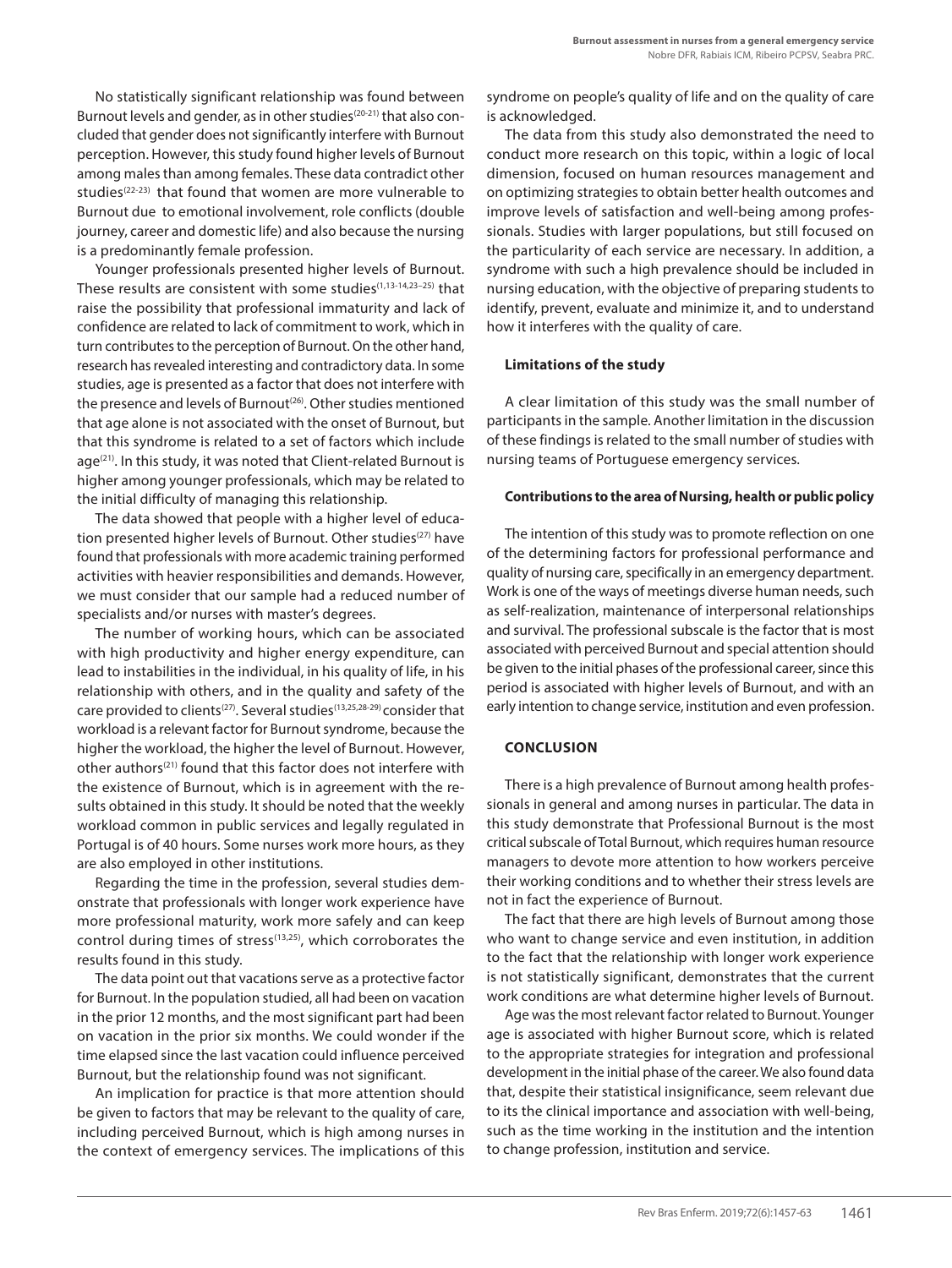# **REFERENCES**

- 1. França SPS, De Martino MMF. Correlations between stress and burnout in mobile prehospital nursing care. Rev Enferm UFPE. 2014;8(12):4221–9. doi: 10.5205/reuol.6825-58796-1-SM.0812201405
- 2. Maslach C, Jackson S. The measurement of experienced Burnout. J Occup Behav. 1981;2(2):99–113. doi: 10.1002/job.4030020205
- 3. Maslach C. A multidimensional theory of burnout. In.: Cooper CL, editor. Theories of Organizational Stress. Oxford: Oxford University Press; 1998, p. 68-85.
- 4. Fonte CMS. Adaptação e validação para português do Questionário de Copenhagen Burnout Inventory (CBI). [Dissertação] [Internet]. Coimbra: Universidade de Coimbra; 2011. [cited 2015 Apr 1]. Available from: https://estudogeral.sib.uc.pt/handle/10316/18118
- 5. Maslach C. Maslach Burnout Inventory Manual. 3rd ed. Palo Alto: Consulting Psychologist Press, Inc; 1996.
- 6. Moreno F, Gil GP, Haddad MCL, Vannuchi MTO. Estratégias e intervenções no enfrentamento da síndrome de burnout. Rev Enferm UERJ. [Internet]. 2011 [cited 2016 Jan 12];19(1):140-5. Available from: http://www.facenf.uerj.br/v19n1/v19n1a23.pdf
- 7. Teixeira M. O Burnout e os enfermeiros [Internet]. 2011 [cited 2017 May 17]. Available from: https://www.monografias.com/pt/trabalhos3/ burnout-enfermeiros/burnout-enfermeiros.shtml
- 8. Martins CC, Valente GSC. Influence of the stress in the occupational nurses' health who works in hospital emergency. Rev Enferm UFPE. 2010;4(2):86–91. doi: 10.5205/reuol.697-7357-1-LE.0402201012.
- 9. França SPS, De Martino MMF. Prevalence of psychophysiologial symptoms of stress in the mobile pre-hospital care. Rev Enferm UFPE. 2013;7(1):1–7. doi: 10.5205/reuol.3049-24704-1-LE.0701201301
- 10. Moreira C, Kilimnik Z, Couto B. Burnout e Fatores de Pressão no Trabalho de Enfermeiros de Unidades de Terapia Intensiva de Belo Horizonte/Minas Gerais. In: IV Encontro Gestão de Pessoas e Relações de Trabalho [Internet]. Brasilia; 2013 [cited 2015 Apr 12]. Available from: http://www.anpad.org.br/admin/pdf/EnGPR76.pdf
- 11. Batista JV, Barros EO, Morais JMD, Moreira MADM, Costa TF, Brito FM. Burnout syndrome in health workers: integrative review. Rev Enferm UFPE. 2013;7(spe):7118–26. doi: 10.5205/reuol.4767-42136-1-ED.0712esp20132012
- 12. Grazziano ES, Ferraz Bianchi ER. Impacto del estrés ocupacional y burnout en enfermeros. Enferm Global [Internet]. 2010 [cited 2015 Apr 23];(18):1–20. Available from: http://revistas.um.es/eglobal/article/view/93801/90451.
- 13. Portela NLC, Pedrosa AO, Cunha JDS, Monte LRS, Gomes RNS, Lago EC. Burnout syndrome in nursing professionals from urgency and emergency services. Rev Pesqui: Cuid Fundam. 2015;7(3):2749–60. doi: 10.9789/2175-5361.2015.v7i3.2749-2760
- 14. Dantas TRSD, Carreiro BO, Pascoal FFS, Moraes MN, Cordeiro RC, Ferreira Filha MO. Prevalência da síndrome de Burnout entre enfermeiros da rede hospitalar de urgência e emergência. Rev Pesqui: Cuid Fundam. 2014;6(supl):196–205. doi: 10.9789/2175-5361.2014.v6i5.196-205
- 15. Filgueira CC, Santos VEP, Viera AN. Determinants of work related exhaustion of mobile prehospital nurses. Rev Enferm UFPE. 2012;6(5):1130– 5. doi: 10.5205/reuol.2450-19397-1-LE.0605201222
- 16. França SPS, Aniceto EVS, De Martino MMF, Silva LL. Sickening process in the nurse's work in mobile pre-hospital care. Rev Enferm UFPE. 2011;6(2):258–66. doi: 10.5205/1981-8963-v6i2a7025p258-266-2012
- 17. Rosso E, Loures Jr EJ, Aggio CM, Trincaus MR, Possolli GT, Zanoti-Jeronymo DV. Avaliação do nível de estresse entre os profissionais de enfermagem atuantes no SAMU de Guarapuava-PR. Braz J Surg Clin Res [Internet]. 2014 [cited 2015 Apr 26];7(1):13–7. Available from: https://www.mastereditora.com.br/periodico/20140602\_103709.pdf
- 18. Silva JLL, Dias AC, Teixeira LR. Discussão sobre as causas da Síndrome de Burnout e suas implicações à saúde do profissional de enfermagem. Aquichán [Internet]. 2012 [cited 2015 mar. 7];12(2):144–59. Available from: http://www.scielo.org.co/pdf/aqui/v12n2/ v12n2a06.pdf
- 19. Souza JD, Pessoa Jr JM, Miranda FAN. Stress in an emergency room and the challenges for Brazilian and Portuguese nurses. Rev Enferm Ref. 2017;IV(12):107–16. doi: https://doi.org/10.12707/RIV16064
- 20. Nogueira CME. Burnout nos enfermeiros do serviço de urgência [Dissertação]. [Internet]. Viana do Castelo: Instituto Politécnico de Viana do Castelo; 2016 [cited 2017 Mar 31]. Available from: http://repositorio.ipvc.pt/handle/20.500.11960/1864
- 21. França SPS, De Martino MMF, Aniceto EVS, Silva LL. Preditors of Burnout syndrome in nurses in the prehospital emergency services. Acta Paul Enferm. 2012;25(1):68–73. doi: http://dx.doi.org/10.1590/S0103-21002012000100012
- 22. Galindo RH, Feliciano KVO, Lima RAS, Souza AI. Síndrome de Burnout entre enfermeiros de um hospital geral da cidade do Recife. Rev Esc Enferm USP. 2012;46(2):420–7. doi: http://dx.doi.org/10.1590/S0080-62342012000200021
- 23. Rolim CSS. Estresse e síndrome de burnout em profissionais de enfermagem. Rev Bras Pesq Saúde. 2013;15(3):103–13. doi: 10.21722/rbps. v15i3.6332
- 24. Maroco J, Maroco AL, Leite E, Bastos C, Vazao MJ, Campos J. Burnout em profissionais da saúde portugueses: uma análise a nível nacional. Acta Med Port. 2016;29(1):24–30. doi: 10.20344/amp.6460
- 25. Ritter RS, Fernandes Stumm EM, Kirchner RM, Schmidt Piovesan Rosanelli CL, Ubessi LD. Correlaciones de variables del Inventario